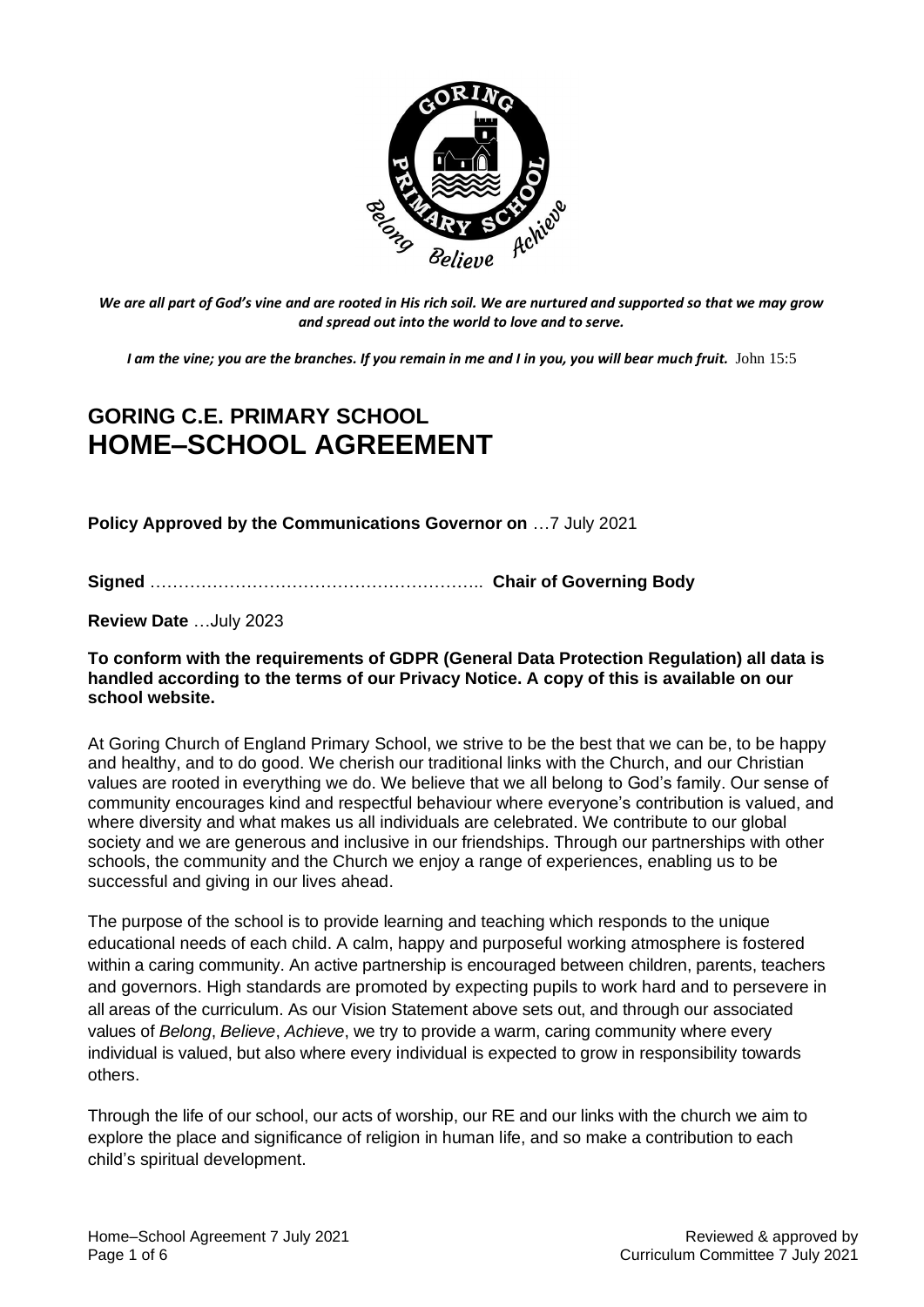#### **The school will aim to:**

- be open and welcoming and offer opportunities for you to become involved in its daily life;
- meet the academic and emotional needs of every child in its care;
- provide a broad, balanced curriculum;
- monitor the progress, attendance and punctuality of all children;
- arrange consultation meetings, inform you of progress, set targets and provide an annual written report:
- attempt at all times to achieve high standards of work and behaviour through building good relationships and developing a sense of responsibility;
- set, mark and monitor homework appropriate to the age of your children;
- give weekly updates on class topics via ParentMail and the school's website class pages.

**Signed** Headteacher…………………………………………………………………..…………………..

Date…….……………………..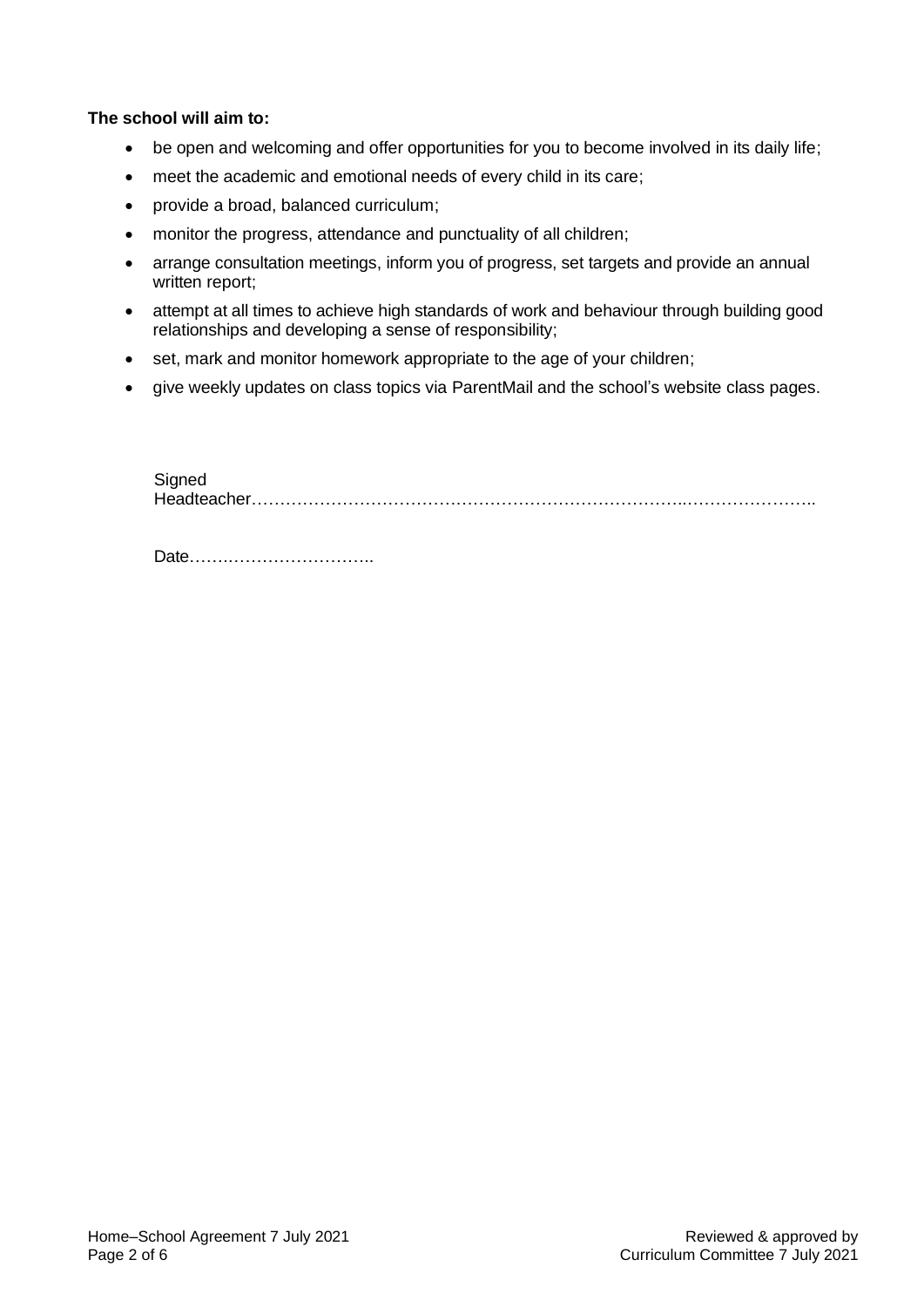#### **The parents/carers will aim to:**

- support our child(ren)'s work in every way we can including homework and other opportunities for home learning;
- attend meetings to discuss our child(ren)'s progress;
- ensure that our child(ren) wear the correct uniform;
- reply to school correspondence;
- not take our child(ren) out of school during term time unless they are ill other than in exceptional circumstances and then only with the permission of the Headteacher;
- inform the school of any relevant information regarding our child(ren);
- support the school's policies and guidelines for pupil behaviour;
- adhere to the 'Code of Conduct for Parents and Carers' (see Annex 1).

Names ………………………………………………………………………………………………

Signature(s) ………………………………………………………………………………………..

Date ………………………….

#### **The pupils**

The school would like to share its expectations of the pupils with parents, so both parents and staff can work towards them together.

The school wishes to encourage all pupils to:

- try their best at lessons across all subjects;
- talk at home about what they learn at school;
- do all their home activities;
- try not to miss school and always try to be on time;
- wear their school uniform;
- behave well and keep the school rules;
- be polite and helpful to other pupils and grown-ups;
- always try to enjoy school and help other children to do the same;
- talk to their teacher should they need help or feel unhappy.

These aims will be discussed and reinforced in class, particularly at the beginning of the school year when each class develops its class rules.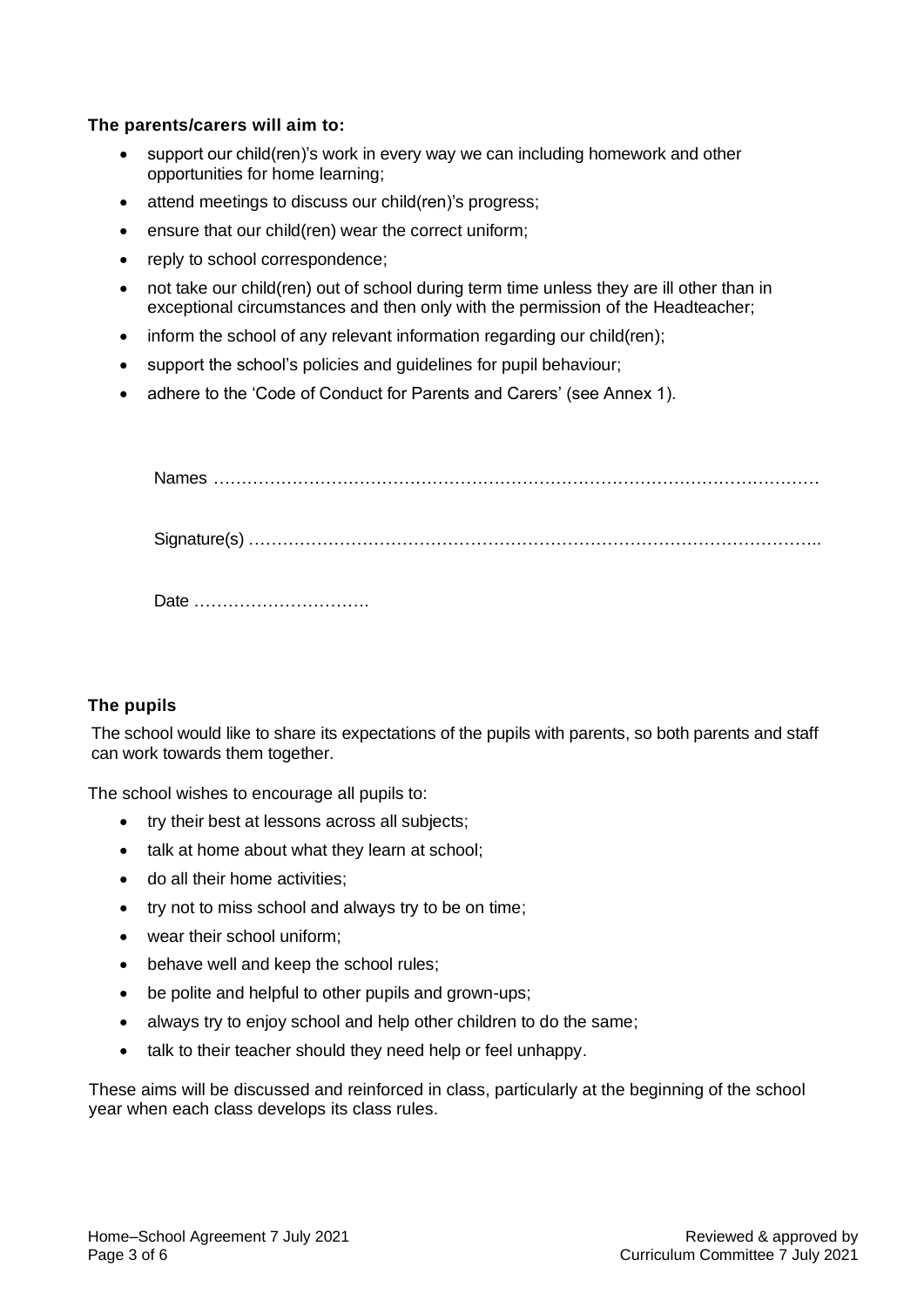



# **GORING C.E. PRIMARY SCHOOL**

# **ANNEX 1: CODE OF CONDUCT FOR PARENTS AND CARERS**

At Goring Church of England Primary School, we are very proud and fortunate to have a dedicated and supportive school community. The staff, governors, parents and carers alike all recognise that the education of our children is a partnership process between all these parties.

As a partnership we are all aware of the importance of good working relationships and recognise the importance of solid working relationships to equip all of our children with the necessary skills for adulthood.

For these reasons we will continue to welcome and encourage parents and carers to participate fully in the life of our school.

The purpose of this policy is to provide a reminder to all parents, carers and visitors about the expectations regarding their conduct where school is concerned.

We understand that everyday frustrations can cause misunderstandings and have a negative impact on our relationships. Establishing where this happens, and that we remain committed to resolving difficulties in a constructive manner through open and positive dialogue is, however, essential.

In this way we can continue to flourish and progress to achieve, in an atmosphere of mutual understanding.

Our school already has a code of conduct for employees, but this code is aimed at the wider school community so that all can see and understand the expectations for the behaviour of all visitors or those connected with the school.

This policy is based on an Oxfordshire County Council (OCC) model developed as part of its safeguarding resources and aims to clarify the types of behaviour that are deemed inappropriate. The policy also sets out the actions the school can take should breaches of the code occur.

#### **Behaviour that is deemed inappropriate**

- Disruptive behaviour which interferes or threatens to interfere with any of the school's normal operation or activities anywhere on the school premises.
- Using loud or offensive language or displaying anger.
- Behaving in a manner that is perceived as disrespectful, bullying or threatening in any way towards a member of staff, governor, visitor, fellow parent/carer or pupil.
- Damaging or destroying school property.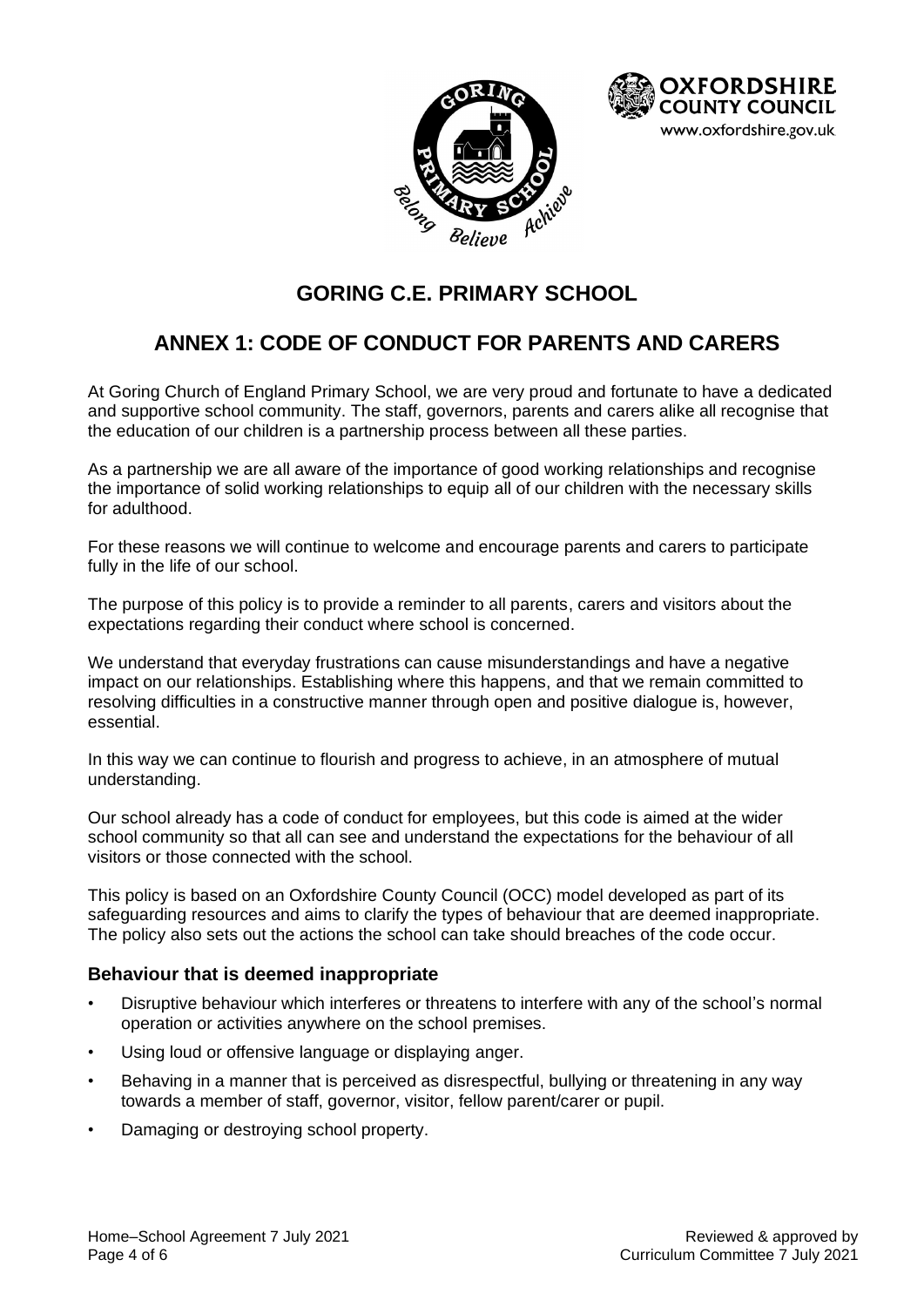- Sending abusive or threatening emails or text/voicemail/phone messages or other written communications (including social media) to anyone within the school community.
- Defamatory, offensive or derogatory comments regarding the school or any of the pupils/parents/staff/governors at the school on Facebook or other sites (see below for more details).
- Being a 'persistent correspondent/complainant'; repetitive, excessive or high-volume communication with the school; or using Freedom of Information requests in a disproportionate or unreasonable manner.
- The use of physical, verbal or written aggression towards another adult or child. This includes physical punishment of your own child on school premises.
- Approaching someone else's child in order to chastise or discuss with them their actions towards the parent/carer's child. Such an approach to a child may be seen to be an assault and could therefore have legal consequences.
- Smoking, taking illegal drugs or the consumption of alcohol on school premises. (Alcohol may be consumed only during authorised events.)
- Dogs (other than assistance dogs) being brought on to the school premises.

Should any of the above occur on school premises or in connection with school, the school may feel it is necessary to take action by contacting the appropriate authorities and/or consider banning the offending adult from entering the school premises altogether.

Thank you for abiding by this policy in our school. Together we create a positive and uplifting environment not only for the children but also all who work and visit our school.

Parents and carers should ensure that all persons collecting their children are aware of this policy.

#### **What happens if someone ignores or breaks the code?**

In the event of any parent/carer or visitor breaking this code then proportionate actions will be taken as follows.

In cases where the unacceptable behaviour is considered to be a serious and potentially criminal matter, the concerns will in the first instance be referred to Thames Valley Police. This will include any or all cases of threats or violence and actual violence to any child, member of staff or governor in the school. This will also include anything that could be seen as a sign of harassment of any member of the school community, such as any form of insulting social media post or any form of social media cyber-bullying. In cases where evidence suggests that behaviour would be tantamount to libel or slander then the school will refer the matter to OCC's Legal Team for further action.

In cases where the code of conduct has been broken but the breach was not libellous, slanderous or a criminal matter, the school will send out a formal letter to the parent/carer with an invite to a meeting. If the parent/carer refuses to attend the meeting, then the school will write to them and ask them to stop the behaviour causing the concern and warn that if they do not they may be banned from the school premises. If after this the behaviour continues, the parent/carer will again be written to and informed that a ban is now in place.

Note: (1) a ban from the school can be introduced without having to go through all the steps outlined above in more serious cases. (2) Site bans will normally be limited in the first instance.